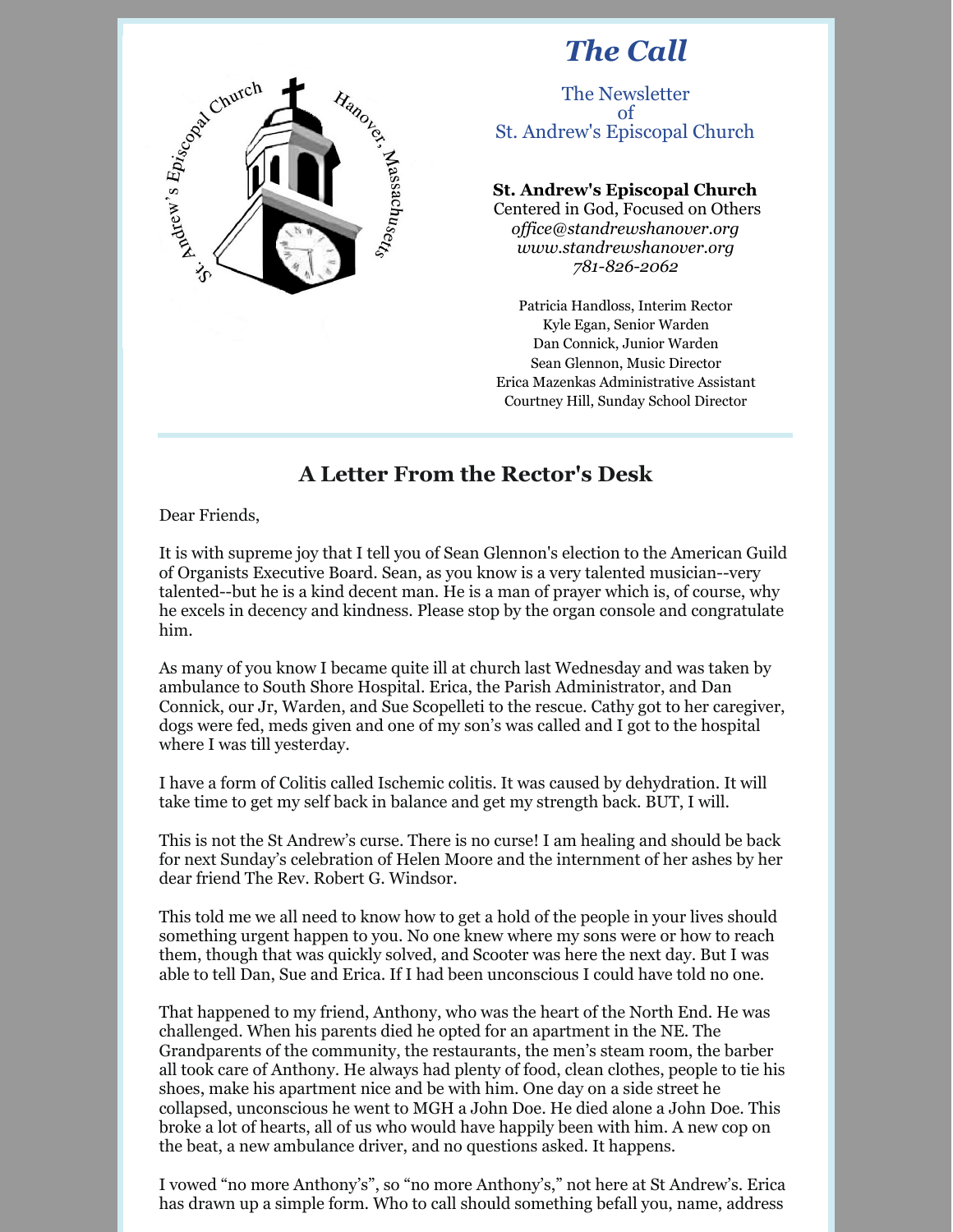and phone. Please fill it out and we will file it in the confidential files and hope they never have to be used.

I might have tried to "tough it" out had it not been for Erica who took one look at me, ordered me to sit in a chair and called the ambulance. I am deeply grateful to Erica and look forward to working with our newly formed staff of Sean, Erica, Jesse, myself and the wardens. It is a wonderful team.

#### **Sad News about our missing baptismal children's family**

Last Sunday there were two baptismal candles that went untaken. They belonged to Finley and Michael Geddis. The twin's mother Brittany Beal Geddis lost her father, Michael D Beal, a 35 year member of the Randolph Police Department in the horrific car accident on Rt 3 at Derby St. on May 14. We are holding Brittany and her husband, Steve, and their 3 children, Steve, Finley and Michael in prayers and love as they go through deep grief this week. The wake for Officer Beal is Thursday, May 19 4- 8 pm at Cartwright Funeral Home in Randolph, MA. The Mass of The Resurrection will be offered at 11 at St. Bernadette's in Randolph, Ma.

#### **A Burial**

Don Howard buried Claire his beloved wife, who was also Dianne Nichol's mother at the Hanover cemetery May 10, 2022. J Frances Stuekey and her husband Richard were buried with Claire. Frances and Clair grew up together in the 4 corners.

#### **CONFIRMATION**

Let's meet Sunday May 29 after church—many may be gone for the holiday weekend if you are to be away please contact the church saying you wish to be a part of a confirmation group.

For those who prepared and got left with no service due to the pandemic no further class is needed. I will arrange for you to be confirmed ASAP. The rest of the confirmands need to gather with me.

#### **Children's sermons**

Courtney and I have had a couple conversations and want to move forward with a short children's homily Sunday before the lessons, rather than send them out in the beginning of the service.

#### **Readers and Coffee Hour**

These are wonderful ministries which we all enjoy —please consider joining the ranks of already dedicated and gifted readers and bakers.

#### **Skip Aluisy**

I want to offer my support to folks to go to this class. Skip is an engaging fellow. The book, **Yuval Noah Harari , 21 lessons for the 21st Century** , is wonderful and the questions it poses for our lives are critical. Come join a conversation of importance.

#### **Deep Thanks and great energy going forward**

Prayer played a large part of my healing from this bled. I thank the St Andrew's family for those prayers.

I look forward to seeing you Sunday as we come together to embrace Helen's family and lay Helen to rest.

Blessings and love, Pattie

## **Service for the Celebration of Life of The Reverend Helen Moore**

Saturday May 21, 2022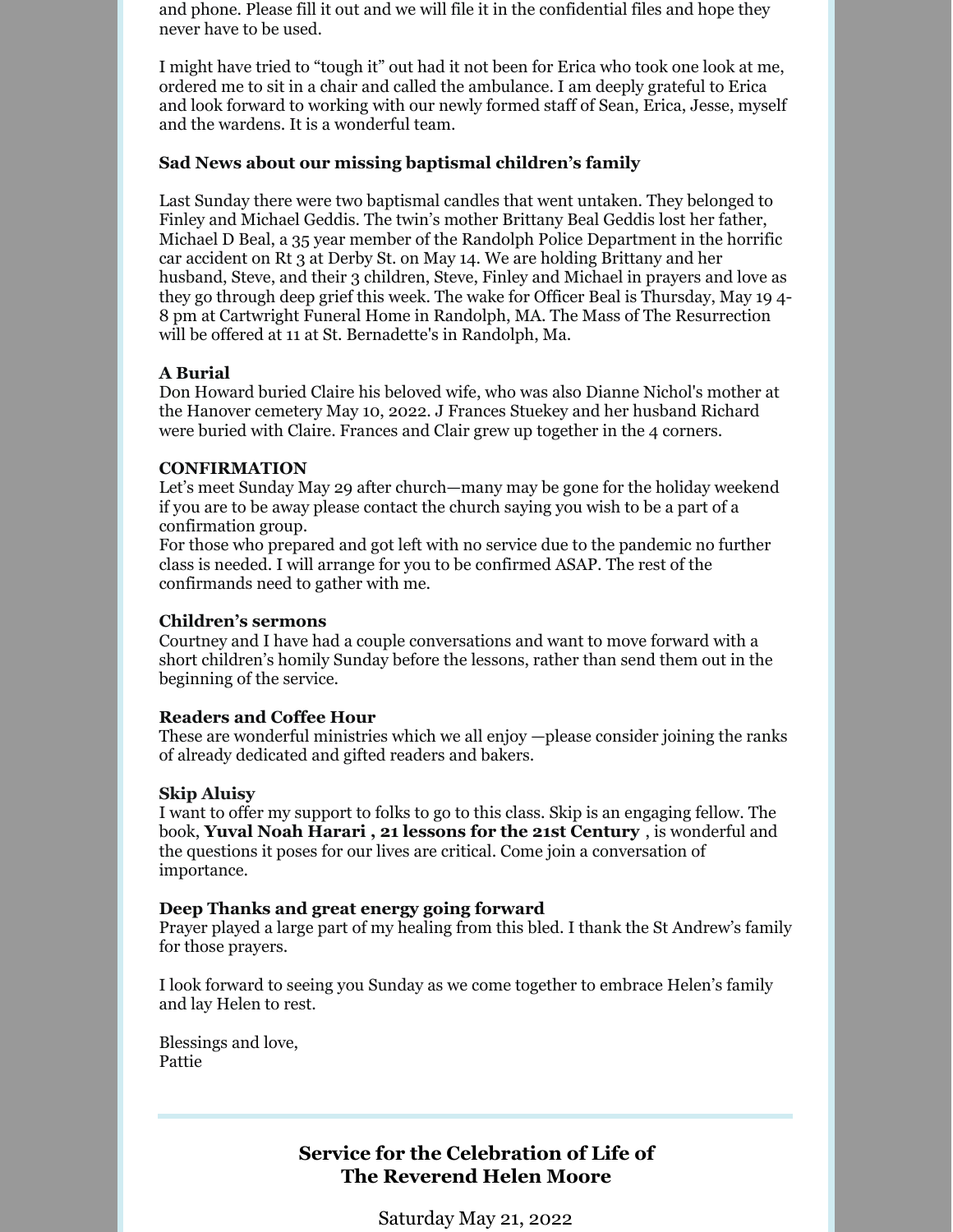#### 10:00 AM

Trinity Church in the City of Boston 206 Clarendon St. Parking will be available at 500 Boylston St Garage (Clarendon Street Entrance) The service will be live streamed  $\omega$  https://www.trinitychurchboston.org/

Sunday May 22, 2022 Interment of ashes will be held here at Saint Andrews in the Huntley Memorial Garden immediately following Sundays worship service

Following the interment there will be a reception in the parish hall

### **CONGRATULATIONS!!!!**

Our very own music director, Sean Glennon, has been elected to serve on the Executive Committee of the *Boston Chapter of the American Guild of Organists.* WHAT AN HONOR! He will be serving in the capacity of one of six - Members At Large- for a 4 year term. While he did not seek this opportunity, he was honored to be nominated, and is humbled to be elected.

Sean does not anticipate this role to have any impact on his ability to serve St. Andrew's. If anything, it will be a benefit to the parish, as Sean will be more familiar with resources and opportunities available to our music ministry program.

As always, we support Sean to the fullest, and wish him the greatest luck onthis new journey! We are grateful to be a part of this with you!!

## **MAY 22**

## **ALL PARISH SURVEYS DUE!**

Thank you to all who have participated!

#### **Its so important that we receive YOUR feedback!**

#### **If you need a new copy please let the office know!**

It is posted on our Webpage*[www.standrewshanover.org](https://www.standrewshanover.org/)*. You can print from there and mail or email it back.

You may also download it here: *Parish [Survey](https://files.constantcontact.com/b07d2f4a001/5887be1c-4797-4b58-9b80-d2298e479b06.pdf?rdr=true) 2022*

**We ask for 100% participation from the parish community.** Your responses may be anonymous and will be read only by the committee members. If for some reason you do not wish to fill out the survey, please contact a member of the Parish Profile Committee to submit your responses.

Thank you for your thoughtful comments to allow us to have the most complete picture of our St. Andrew's community.

> **Parish Profile Committee** Rebecca Maki, Chair Janet Keane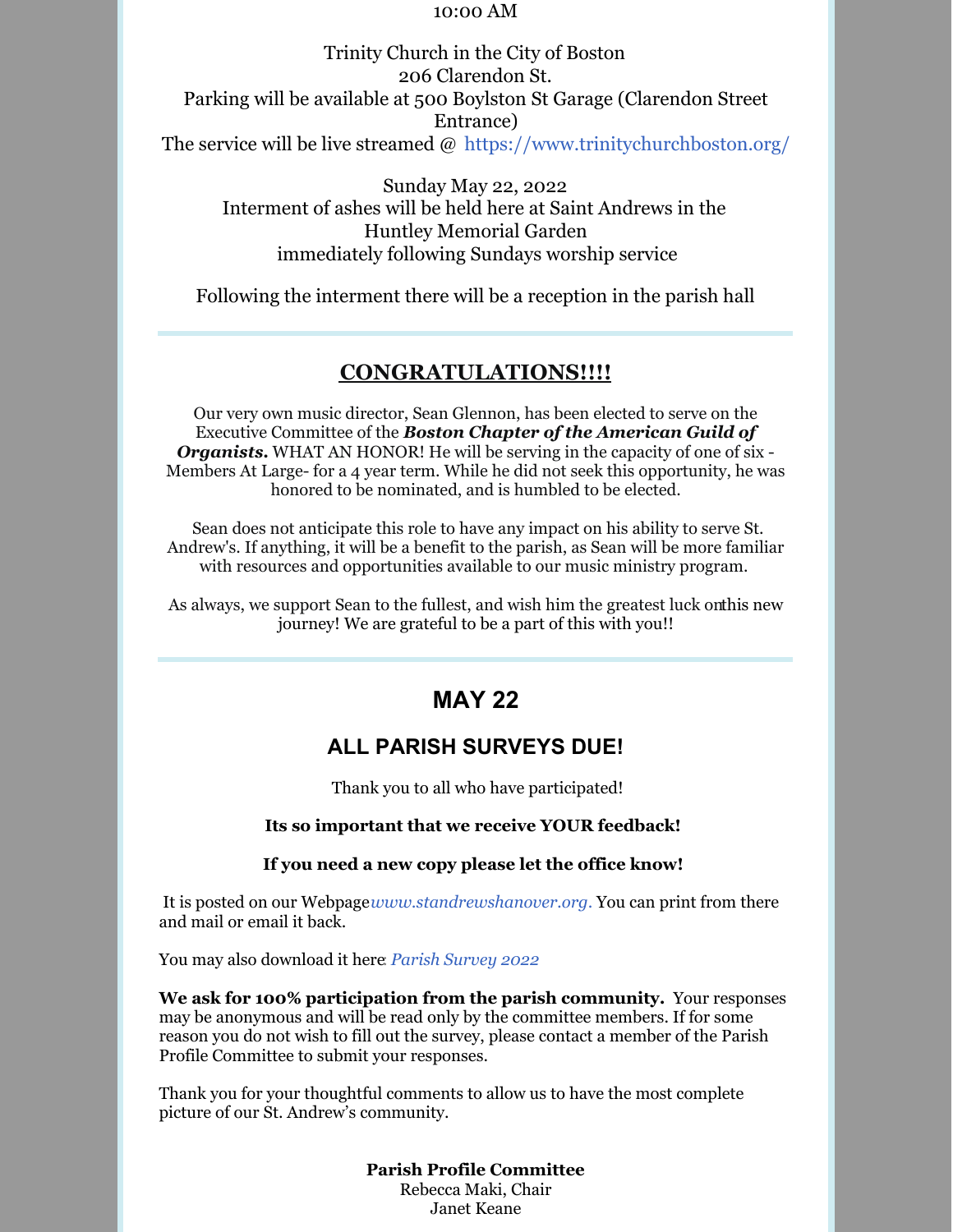Sarah Kelbaugh

## **Book Club!!**

#### **Come join us on Wednesday June 8th 7:00 pm -8:00 Location: St. Andrews Parish Hall**

This will start a 4 week reading and discussion of a very thought provoking book about the times we are now living.

We will meet every Wednesday night at the same time. The discussion will be led by, **Skip Aluisy ( 339-933-1575 )** .

Coffee , tea and water will be available.

**TA NEW YORK TIMES RESTSELLER AUTHOR OF SAPIENS** 

**Yuval Noah** Harari



21 Lessons for the 21<sup>st</sup> Century

1016 is a fullpful train work for processing the news and the Graphical County of all the County of the County of the County of the County of the County of the County of the County of the County of the County of the County of the County of the County of the County of the Coun

St. Andrew's is collecting items for the**Hanover Food Pantry** and these can be dropped off in the narthex. Currently, the pantry could use:

**Apple Sauce Body Wash Granulated Sugar**

If you have any**news** you would like published, please send an e-mail to office@standrewshanover.org by noon each Wednesday.

If you are not already subscribed to our**e-news**, you can sign up at: *<https://www.standrewshanover.org/e-news.html>* Or send an e-mail to office@standrewshanover.org requesting to be added to the distribution list.